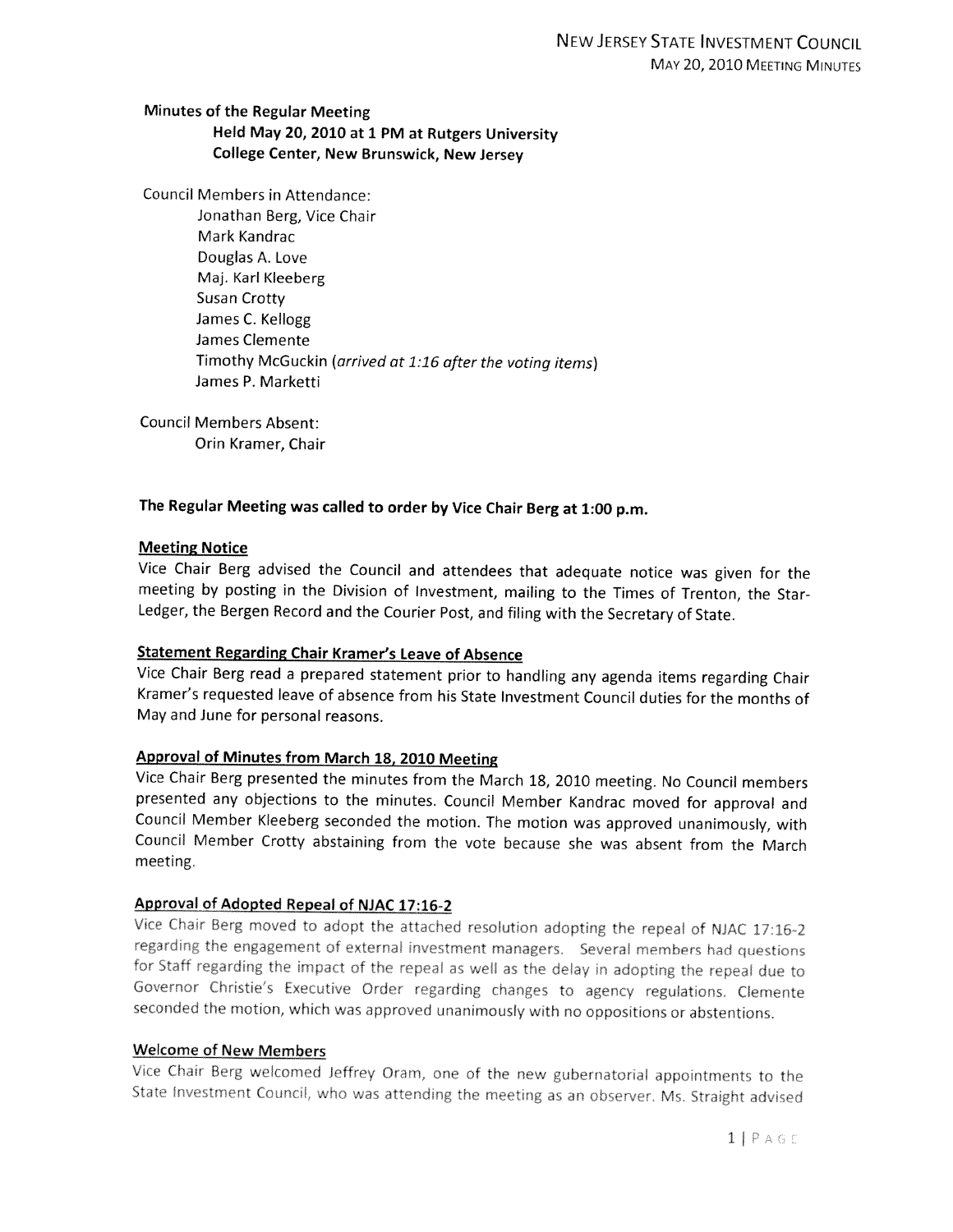Vice Chair Berg that Robert Grady, another gubernatorial Council appointee, was en route to the meeting. Vice Chair Berg advised Ms. Straight to let him know when Mr. Grady arrived so that he could be properly welcomed. It was reported that the Police and Fire Retirement System Board appointed Marty Barrett to serve as their representative to the State Investment Council, that the Teachers' Pension and Annuity Fund appointed Richard Kiockner to replace Council Member Clemente, and that the PERS Board was in the process of selecting <sup>a</sup> new member on the State Investment Council. Council Member Kleeberg advised that the State Police Retirement System Board had scheduled <sup>a</sup> meeting for the following Tuesday to select <sup>a</sup> new Council representative. Vice Chair Berg advised that two more candidates, Brendan Byrne Jr. and Guy Haselmann, had been nominated by Governor Christie to serve on the State Investment Council. Mr. Grady arrived several minutes later and was heartily welcomed by the Council.

## Director's Report

Memorandum '7nvestment Reports" dated May 14, <sup>2010</sup>

Acting Director Joseph reported that the Pension Fund was up 1.56% vs. the benchmark of 1.52%. This was primarily attributable to outperformance in the fixed income and domestic and emerging equity markets. The pension fund value was \$68.9 million as of April 30, 2009, up from \$68.0 million on March 30, 2009. The Fund was up 19.45% fiscal year to date versus the benchmark of 18.57%.

Investment Officer Arena reported that April was <sup>a</sup> strong month with the S&P up 1.95%. He stated the Pension Fund was modestly ahead of the benchmark for the fiscal year, and had sold \$1 billion in stock in April.

Staff reported that Common Pension <sup>B</sup> fund was neutral for the month of April; however, year to date the fund was significantly outperforming, 12.5% vs. 10.5%, the relevant benchmark. There was discussion about the impact of Build America Bonds on the bond portfolio. It was reported that the Pension Fund's portfolio duration was around <sup>11</sup> years, while the benchmark duration was just over <sup>12</sup> years.

In the alternative investment portfolio, staff reported that hedge funds were up 1.08% versus the benchmark of 0.98%. The Pension Fund had added to the hedge fund portfolio recently, but was now comfortable with current weight of hedge funds in the portfolio. It was also reported that the Division recently funded \$94 million in private equity and real estate commitments.

## Committee Reports

Council Member Kellogg stated that the Audit Committee had <sup>a</sup> meeting to go over the audit procedures for <sup>g</sup>iving an opinion. He reported that this meeting was held twice yearly, once before the audit begins and once around the end of the audit.

Staff reported that the Division is changing from multiple custodians to <sup>a</sup> single custodian, State Street, for the pension funds effective July 1. The transition was on schedule.

Council Member Crotty reported that there will be some Director candidates within the next few weeks, but the search team has been very busy.